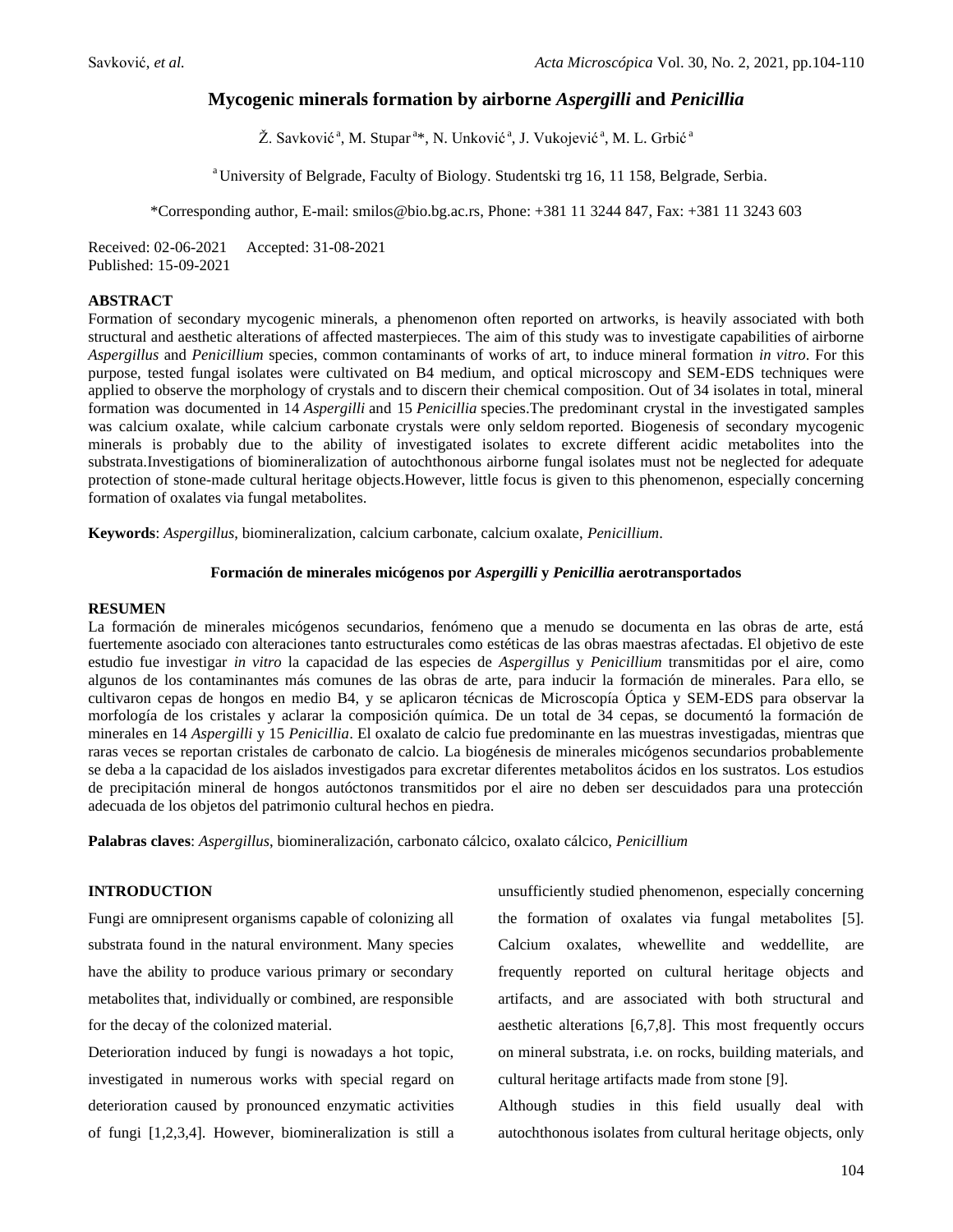a few studies (Pangallo *et al.*, [10] and Unković *et al.*, [5]) have investigated the ability of airborne isolates to precipitate minerals on cultural heritage items. Fungal spores of *Aspergillus* and *Penicillium* species are light, small sized and easily dispersible by air flow [11]. Therefore, they can be easily transmitted to different substrata, with colonization occurring if favorable conditions are present.

Thereupon, the principal aim of this study was to contribute to the present knowledge of fungal induced formation of minerals by investigating on a collection of *Aspergillus* and *Penicillium* species, common airborne fungi, which frequently colonize various works of art.

## **MATERIALS AND METHODS**

## *Tested fungi.*

Airborne fungal isolates (34 in total) of *Aspergillus* and *Penicillium*/*Talaromyces* genera were selected from the Mycotheca of the University of Belgrade - Faculty of Biology (BEOFB) (table 1).

Tested fungi were previously isolated from indoor air of cultural heritage conservation premises in Belgrade and identified based on macromorphological characteristics of 7 days old colonies observed via stereomicroscope (Stemi DV4, Carl Zeiss, Oberkochen, Germany), and micromorphology of reproductive structures observed with microscope Axio Imager M.1 (Carl Zeiss, Oberkochen, Germany) with AxioVision Release 4.6 software.

Additionally, identification was confirmed by *ITS* and *βtubulin*gene sequencing [3]. All isolates were maintained in cryovials filled with 1.5 ml of 30% glycerol and maintained at -75°C.

### *Biomineralization plate assay.*

To assess *in vitro* biogenesis of secondary mycogenic minerals all selected fungal isolates were inoculated on B4 medium of the following composition (per liter): calcium acetate, 2.5 g; dextrose, 5 g; yeast extract, 4 g; agar, 14 g; 1000 mL dH2O [12,13]. Medium pH was adjusted to 8.0 with 4 M NaOH. Inoculated plates were incubated for 7 days on  $25\pm1\degree C$  in thermostat (UE 500, Memmert, Germany).

The assay was performed in triplicate. As a control, the majority of fungal species were inoculated on MEA (malt extract, 40 g; agar, 15 g; 1000 mL dH2O; pH 6.8), with the exception of xerophilles and xerotolerants, which were inoculated on M40Y (sucrose, 400 g; malt extract, 20 g; yeast extract, 5 g; agar, 20 g; 1000 mL dH2O; pH 6.8) media. Incubation of control plates was in the same conditions as described above.

### *Optical Microscopy.*

Mineral precipitation for positive fungal isolates was initially documented using Optical Microscopy. Fragments of medium, with aerial and submerged mycelium, were transferred onto glass slides and immersed in glycerin or stained with Lactophenol Cotton Blue. Formed minerals, and reproductive structures of interest samples, were observed via optical microscope Zeiss Axio Imager M.1 microscope equipped with the AxioVision Release 4.6 software (Carl Zeiss AG, Oberkochen, Germany).

#### *SEM and EDS analyses.*

To further assess morphology and determine chemical composition of obtained mineral phases, a Scanning Electron Microscope (JSM-6610LV, JEOL, Tokyo, Japan) coupled with X-max energy dispersive spectrometer (JEOL, Tokyo, Japan) was used. A total of 15 samples were randomly selected and analyzed (Nos. 1, 2, 5, 6, 8, 9, 12, 15, 19, 21, 20, 23, 29, 30, 31). Samples were covered with gold via BALTEC-SCD-005 (Wallruf, Germany) sputter coating instrument. Adequate internal standards were used for the chemical analyses. Obtained chemical analyses of unpolished samples, with detection limit of 0.1% for most elements, can be considered as semiquantitative.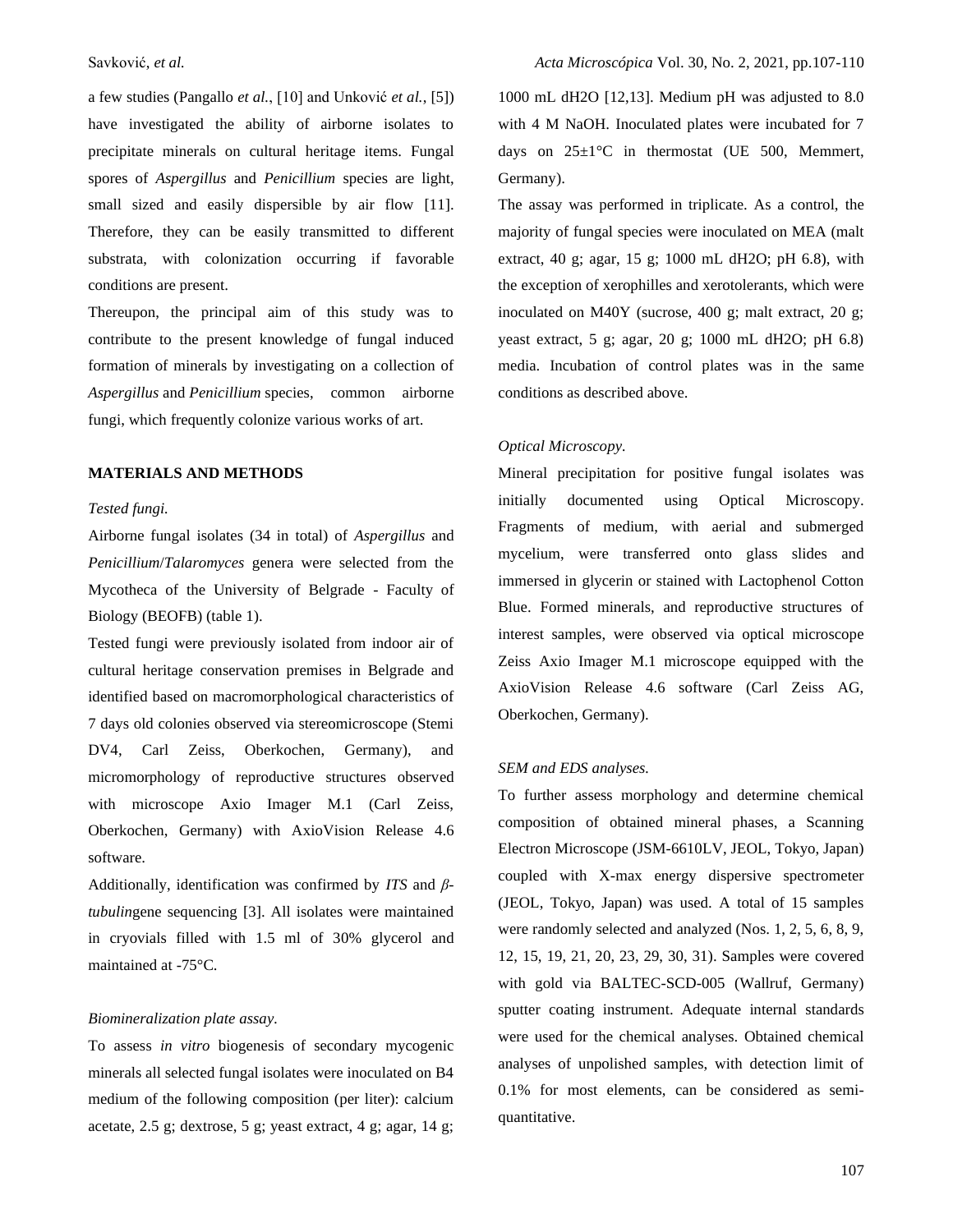### **RESULTS AND DISCUSSION**

Formation of secondary mycogenic minerals was observed for majority of tested fungal isolates, i.e. for 14 *Aspergilli* and 15 *Penicillia* (table 1). Different crystal forms, varying in morphology and dimensions were documented using optical microscopy (figures 1 and 2), and confirmed via SEM (figure 3). Two types of chemically and morphologically different components were discerned, calcium carbonate and calcium oxalate. Calcium carbonate forms, represented by irregular spherical and ellipsoidal forms (figure 1i, figure 2k, figure 3c and 3g) and confirmed by chemical composition obtained using EDS, were documented in only three isolates: *Aspergillus flavus*, *A. protuberus* and *Penicillium solitum* (tables 1 and 2).

**Table 1.** Investigated fungi and their ability to form secondary mycogenic minerals, with mineral chemical composition of selected isolates obtained via SEM-EDS.

| N <sub>0</sub>   | <b>Fungal isolate</b>                 | <b>Mineral production</b>    |  |  |
|------------------|---------------------------------------|------------------------------|--|--|
| 1                | Aspergillus amstelodami BEOFB3220m    | $^{+}$                       |  |  |
| $\overline{2}$   | Aspergillus calidoustus BEOFB3220m    | $^{+}$                       |  |  |
| 3                | Aspergillus creber BEOFB3250m         | $^{+}$                       |  |  |
| $\overline{4}$   | Aspergillus domesticus BEOFB3270m     |                              |  |  |
| 5                | Aspergillus europaeus BEOFB382m       | $\Omega$                     |  |  |
| 6                | Aspergillus flavus BEOFB315m          | O, CC                        |  |  |
| $\boldsymbol{7}$ | Aspergillus jensenii BEOFB3200m       | $^{+}$                       |  |  |
| $\,$ 8 $\,$      | Aspergillus melleusBEOFB3180m         | $\mathbf{O}$                 |  |  |
| 9                | Aspergillus niger BEOFB345m           | $\Omega$                     |  |  |
| 10               | Aspergillus penicillioides BEOFB3190m | $\qquad \qquad \blacksquare$ |  |  |
| 11               | Aspergillus proliferans BEOFB3280m    | $+$                          |  |  |
| 12               | Aspergillus protuberus BEOFB3240m     | CC                           |  |  |
| 13               | Aspergillus pseudoglaucus BEOFB3170m  | $^{+}$                       |  |  |
| 14               | Aspergillus ruber BEOFB3150m          | $\overline{a}$               |  |  |
| 15               | Aspergillus sydowii BEOFB3142m        | O                            |  |  |
| 16               | Aspergillus tabacinus BEOFB3260m      | $^{+}$                       |  |  |
| 17               | Aspergillus versicolor BEOFB3133m     | $^{+}$                       |  |  |
| 18               | Penicillium brevicompactum BEOFB1102m | $^{+}$                       |  |  |
| 19               | Penicillium canescens BEOFB11180m     | $^{+}$                       |  |  |
| 20               | Penicillium carneum BEOFB11150m       | $\overline{O}$               |  |  |
| 21               | Penicillium chrysogenum BEOFB11120m   | $\mathbf{O}$                 |  |  |
| 22               | Penicillium citreonigrum BEOFB11190m  | $+$                          |  |  |
| 23               | Penicillium citrinum BEOFB11110m      | $\Omega$                     |  |  |
| 24               | Penicillium decumbens BEOFB11160m     | $^{+}$                       |  |  |
| 25               | Penicillium digitatum BEOFB1112m      | $^{+}$                       |  |  |
| 26               | Penicillium expansum BEOFB11130m      | $+$                          |  |  |
| 27               | Penicillium glabrum BEOFB11100m       | $+$                          |  |  |
| 28               | Penicillium sanguifluum BEOFB11170m   |                              |  |  |
| 29               | Penicillium solitum BEOFB1190m        | CC                           |  |  |
| 30               | Penicillium ulaiense BEOFB11140m      | $\mathcal{O}$                |  |  |
| 31               | Penicillium viridicatum BEOFB11200m   | O                            |  |  |
| 32               | Talaromyces amestolkiae BEOFB2610m    | $\overline{a}$               |  |  |
| 33               | Talaromyces sayulitensis BEOFB2600m   | $+$                          |  |  |
| 34               | Talaromyces verruculosus BEOFB2620m   | $^{+}$                       |  |  |

*(+): mineralization present but not analyzed; (-): mineralization absent; (O): oxalate minerals; (CC): calcium carbonate minerals.*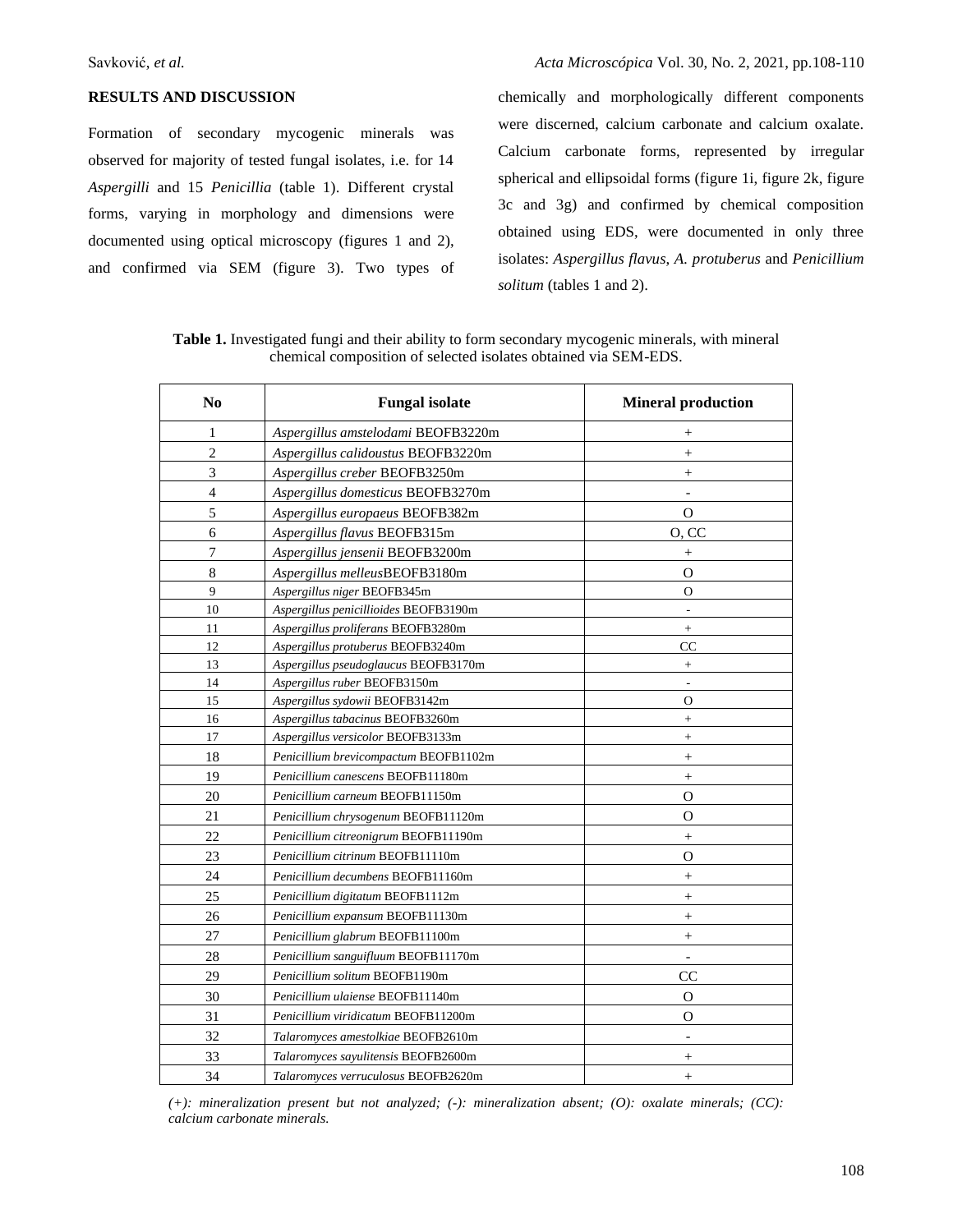**Table 2.** Mineral composition obtained via EDS of selected fungal isolates (isolate numbers correspond to the ones given in in table 1).

| Mineral<br>phase  | Calcium oxalate |      |      |      |      | Calcium carbonate |      |      |
|-------------------|-----------------|------|------|------|------|-------------------|------|------|
| Isolate<br>No.    | 6               | 8    | 9    | 23   | 30   | 6                 | 12   | 29   |
| $C(wt\%)$         | 20.2            | 15.0 | 18.2 | 20.3 | 17.0 | 12.2              | 17.7 | 16.3 |
| $O(wt\%)$         | 52.1            | 57.5 | 55.5 | 53.9 | 60.2 | 46.3              | 47.7 | 31.2 |
| $Ca (wt\%)$       | 27.7            | 27.5 | 26.3 | 25.7 | 22.8 | 40.9              | 34.6 | 52.5 |
| Total<br>$(wt\%)$ | 100             | 100  | 100  | 100  | 100  | 100               | 100  | 100  |

*wt% - total weight percentage* 



**Fig. 1.** Optical Microscopy of conidial apparatus (left) and mycogenic minerals (right) formed by investigated *Aspergillus* species: a) *Aspergillus amstelodami*; b) *A. calidoustus*; c) *A. creber*; d) *A. europaeus*; e) *A. flavus*; f) *A. melleus*; g) *A. niger*; h) *A. proliferans*; i) *A. protuberus*; j) *A. pseudoglaucus*; k) *A. sydowii*; l) *A. versicolor*. (scale  $bar 10 \mu m$ ).

On the other hand, predominant oxalate minerals were represented with tetragonal prism combined with bipyramide, being observed in *A. europaeus* (figure 1d; figure 3a), *A. flavus* (figure 1e; figure 3b), *P. canescens* (figure 2b), *P. expansum* (figure 2i), *P. glabrum* (figure 2j), *P. ulaiense* (figure 2l, figure 3n) and *Talaromyces verruculosus* (figure 2o). In some cases, oxalate minerals were documented in the form of bipyramide, as in *P. chrysogenum* (figure 2d) and *P. viridicatum* (figure 2m;

figure 3o) or as penetration twins (figure 3e). Described calcium oxalate forms correspond to weddellite. Numerous "hyphal prints" were frequently observed on the surface of crystal forms (figure 1f, figure 3b, 3d, 3f, 3m, 3n).



**Fig. 2.** Optical Microscopy of conidial aparatus (left) and mycogenic minerals (right) formed by investigated *Penicillium/Talaromyces* species: a) *Penicillium brevicompactum*; b) *P. canescens*; c) *P. carneum*; d) *P. chrysogenum*; e) *P. citreonigrum*; f) *P. citrinum*; g) *P. decumbens*; h) *P. digitatum*; i) *P. expansum*; j) *P. glabrum*; k) *P. solitum*; l) *P. ulaiense*; m) *P. viridicatum*; n) *Talaromyces sayulitensis*; o) *T. verruculosus*. (scale  $bar 10 \mu m$ ).

Most of the tested fungi exhibited precipitation of secondary mycogenic minerals, which is in concurrence with the recent data reported by our research group (Savković *et al.* [8] and Unković *et al.* [5]) obtained using the same experimental procedures on fungi isolated from stone and wall paintings. The latter paper reported on mineral production for numerous *Aspergillus*/*Penicillium* isolates, including *A. europaeus*, *A. flavus* and *A. niger*,but not for *A. creber* and *A. versicolor* which were found positive in this research.

Pinzari *et al.*[7] also reported formation of oxalates on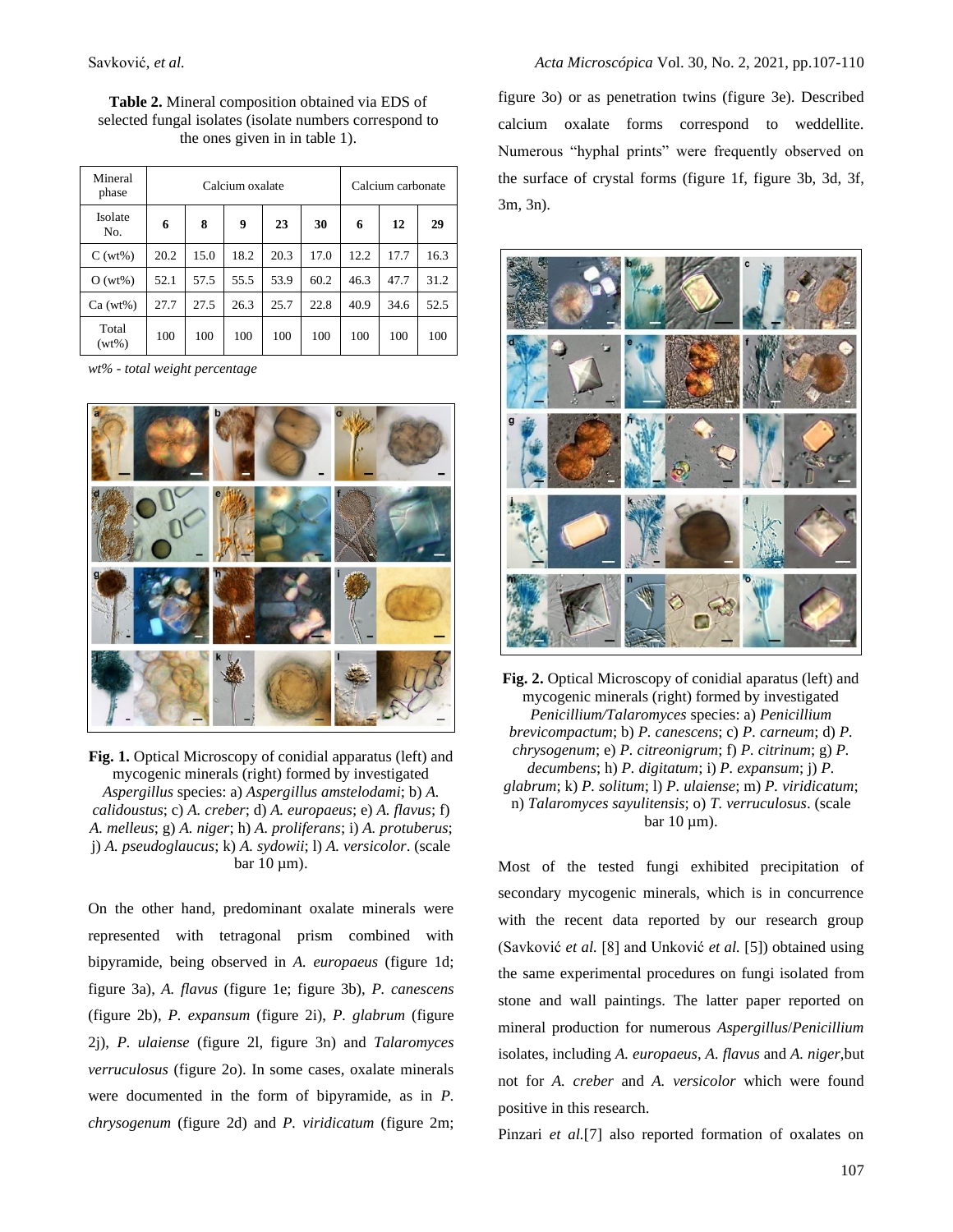paper substrate by *A. terreus*. On the other hand, biomineralization on B4 medium was not documented by any of the tested airborne fungi from Slovac National Gallery by Pangallo *et al.*[10] although this ability was confirmed for fungal isolates obtained from wooden sculptures. Mentioned discrepancies could be attributed to different metabolic profiles of fungal isolates, which could vary on both intra- and interspecies level. It should also be noted that oxalates of fungal origin were detected in foxing spots on deteriorated paper contaminated with airborne fungal material [14]. Furthermore, oxalate and calcite deposition associated with lichenized fungi was observed on stone monuments as orange-brownish pigmentations, so-called "scialbatura" [6].



**Fig. 3.** SEM micrographs of mycogenic minerals formed in cultures of tested *Aspergilli* and *Penicillia*: a) *A. europaeus*; b) and c) *A. flavus*; d) and e) *A. mellus*; f) *A. niger*; g) *A. protuberus*; h) *A. sydowii*; i) *Penicillium canescens*; j) *P. carneum*; k) *P. chrysogenum*; l) *P. citirnum*; m) *P. solitum*; n) *P. ulaiense*; o) *P. viridicatum*. (scale bar 10  $\mu$ m (e,m,o); scale bar 20  $\mu$ m (a,b,d,f,i,j,k,l); scale bar 50  $\mu$ m (c,g,h,n).

Biogenesis of secondary mycogenic minerals is probably due to the ability of investigated species to synthesize and excrete different inorganic and organic acids into the

substrata.Various fungal species are known as potent acid producers. These organic acids can dissolve cations and/or chelate metals to form stable salt complexes [15, 16]. Oxalate production is most probably due to production of oxalic acid and its interaction with calcium acetate in B4 medium. On limestone substrata in natural environment, oxalates are formed via calcium carbonate solubilization by oxalic acid [17].Since excreted acids can solubilize calcium acetate, calcium ions are released and their interaction with  $CO<sub>2</sub>$  (as fungal respiration product) and H2O (present in the B4 medium) can lead to the formation of calcium carbonate minerals [8] which explains why this mineral phase is occasionally being detected in our samples.Biogenesis of mycogenic oxalates is considered to be a fungal defensive mechanism exhibited in microenvironments with high concentrations of  $Ca<sup>2+</sup>$  removed from substrata via the formation of stable salt complexes [18].

Morphology of mycogenic oxalates has even been considered in terms of taxonomical significance although this is highly debatable [8]. Also, in research presented here the ability of *A*. *europaeus*,*A. melleus, A. sydowi, P. carneum, P. citrinum*, *P*.*ulaiense*, and *P*. *viridicatum* to form oxalates, as well *A. protuberus* and *P*.*solitum* to precipitate calcium carbonates are reported for the first time [19].

In our study,the ability ofnumerous airborne *Aspergilli* and *Penicillia*isolates to precipitate minerals was demonstrated *in vitro* which indicates that biodeterioration potential of autochthonous fungi mustn't be neglected for adequate protection of cultural heritage objects, especially stone made buildings and monuments.

## **CONCLUSIONS**

The majority of investigated *Aspergillus* and *Penicillium* species have demonstrated *in vitro* secondary mineral production. Calcium oxalate and calcium carbonate crystals were observed in tested samples with the predominance of oxalates.Therefore, we conclude that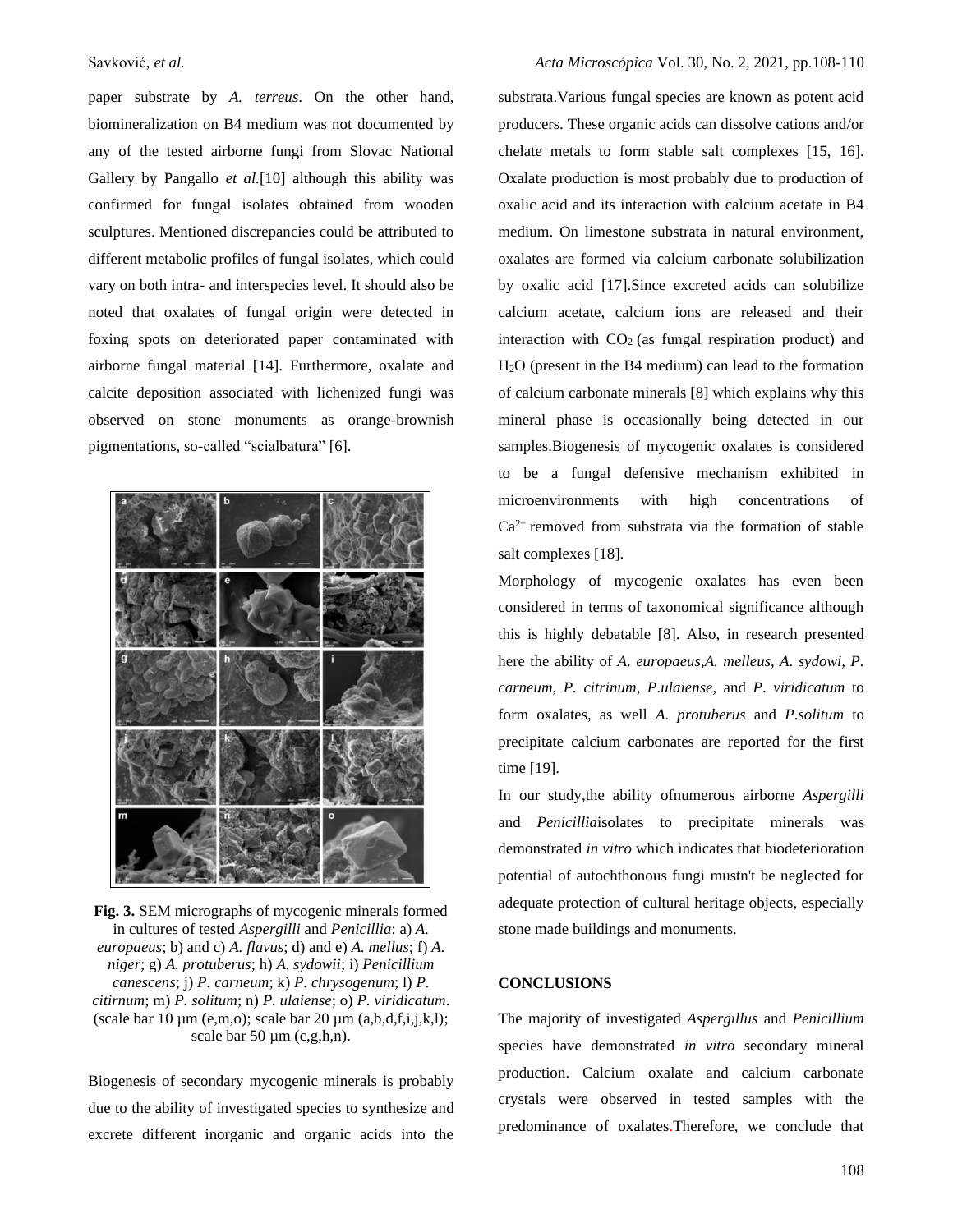investigating the ability of airborne fungal isolates to precipitate minerals is mandatory to properly assess structural and aesthetic alterations of cultural heritage objects.

# **ACKNOWLEDGEMENT**

The study was supported by Ministry of Education, Science and Technological Development of Serbia (451- 03-9/2021-14/ 200178).

### **REFERENCES**

- [1] Borrego S., Guiamet P., Gómez de Saravia S.G., Batistini P., Garcia M., et al. (2010) "The quality of air at archives and the biodeterioration of photographs" *Int. Biodeterior. Biodegrad.* 64(2):139- 145.
- [2] Anaya M., Borrego S.F., Gámez E., Castro M., Molina A., Valdés O. (2016) "Viable fungi in the air of indoor environments of the National Archive of the Republic of Cuba" *Aerobiologia* 32(3):513-527.
- [3] Savković Ž., Stupar M., Unković N., Ivanović Ž., Blagojević J., et al. (2019) "*In vitro* biodegradation potential of airborne *Aspergilli* and *Penicillia*" *Sci. Nat.* 106(8):1-10.
- [4] Kosel J., Ropret P. (2021). "Overview of fungal isolates on heritage collections of photographic materials and their biological potency" *J. Cult. Heritage,* 48:277-291.
- [5] Unković N., Erić S., Šarić K., Stupar M., Savković Ž., et al. (2017) "Biogenesis of secondary mycogenic minerals related to wall paintings deterioration process" *Micron.*100:1-9.
- [6] Del Monte M., Sabbioni C., Zappia G. (1987) "The origin of calcium oxalates on historical buildings, monuments and natural outcrops" *Sci. Total Environ.* 67(1):17-39.
- [7] Pinzari F., Zotti M., De Mico, A. Calvini, P. (2010) "Biodegradation of inorganic components in paper documents: formation of calcium oxalate crystals as a

Savković, *et al. Acta Microscópica* Vol. 30, No. 2, 2021, pp.109-110 consequence of *Aspergillus terreus* Thom growth" *Int. Biodeterior. Biodegrad.* 64(6):499-505.

- [8] Savković Ž., Unković N., Stupar M., Franković M., Jovanović M., et al. (2016) "Diversity and biodeteriorative potential of fungal dwellers on ancient stone Stela" *Int. Biodeterior. Biodegrad.* 115:212-223.
- [9] Gadd G.M., Bahri-Esfahani J., Li Q., Rhee Y.J., Wei Z., et al. (2014) "Oxalate production by fungi: significance in geomycology, biodeterioration and bioremediation" *Fungal Biol. Rev.*28(2-3):36-55.
- [10] Pangallo D., Chovanova K., Šimonovičová A., Ferianc P. (2009) "Investigation of microbial community isolated from indoor artworks and air environment: identification, biodegradative abilities, and DNA typing" *Can. J. Microbiol.* 55(3):277-287.
- [11] Viegas C., Pinheiro A.C., Sabino R., Viegas S., Brandão J., Veríssimo C. (2015) "*Environmental mycology in public health: fungi and mycotoxins risk assessment and management*" Massachusetts, USA. Academic Press. Cambridge, p. 428.
- [12] Boquet E., Boronat A., Ramos-Cormenzana A. (1973) "Production of calcite (calcium carbonate) crystals by soil bacteria is a general phenomenon" *Nature,* 246(5434):527-529.
- [13] Marvasi M., Gallagher K.L., Casillas-Martinez L., Molina-Pagan W.C., Rodríguez-Santiago R.E., et al. (2012) "Importance of B4 medium in determining organomineralization potential of bacterial environmental isolates" *Geomicrobiol. J.* 29(10):916-924.
- [14] Piñar G., Tafer H., Sterflinger K., Pinzari F. (2015) "Amid the possible causes of a very famous foxing: molecular and microscopic insight into Leonardo da V inci's self‐portrait" *Environ. Microbiol. Rep.* **7**(6):849-859.
- [15] Garg K.L., Jain K.K., Mishra A.K. (1995) "Role of fungi in the deterioration of wall paintings" *Sci. Total Environ.* 167(1-3):255-271.
- [16] Warscheid T., Braams J. (2000) "Biodeterioration of